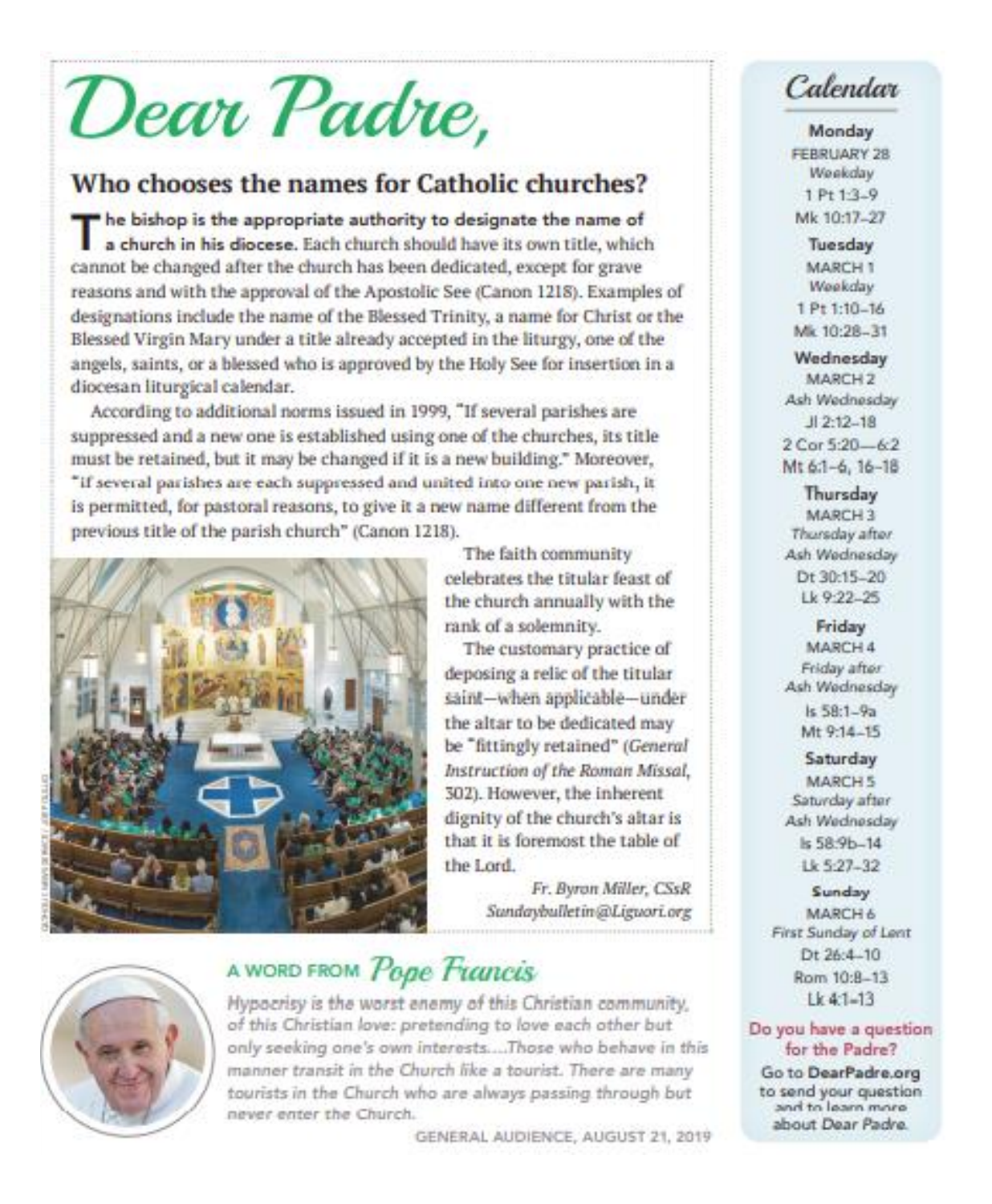

 EIGHth sunday in ordinary time February 27, 2022



# St. Ann Catholic Church & Our Lady of Chartres Mission *Pastor: Reverend Fr. David Milton Office phone: 228-832-2560, Hours: Monday-Friday 9am-3pm.*  Web: www.stannparishlizana.org --- Email: stanngulfport@hotmail.com



**St. Ann Mass Schedule & intentions** Sat. Feb.  $26<sup>th</sup>$  4:00pm Glen Parker  $\ddagger$ Sun. Feb.  $27<sup>th</sup>$  9:00am Glen Parker  $+$ Sun. Feb 27<sup>th</sup> 6:00pm of Parish **Our Lady of Chartres Mass Schedule** Sun. Feb.  $27<sup>th</sup>$  7:30am Glen Parker  $+$ 

#### **SACRAMENT OF RECONCILIATION Before Mass and by Appointment**

Feb. 28<sup>th -</sup> 8am Glen Parker <sup>+</sup> March 2<sup>nd</sup> - 6pm Glen Parker <sup>+</sup> March 3<sup>rd-</sup> 8am Glen Parker <sup>+</sup> March 4th - 8am Glen Parker March 5<sup>th</sup> Glen Parker <sup>+</sup> March 6<sup>th</sup> Int of Parish March 6<sup>th</sup> Glen Parker <sup>+</sup>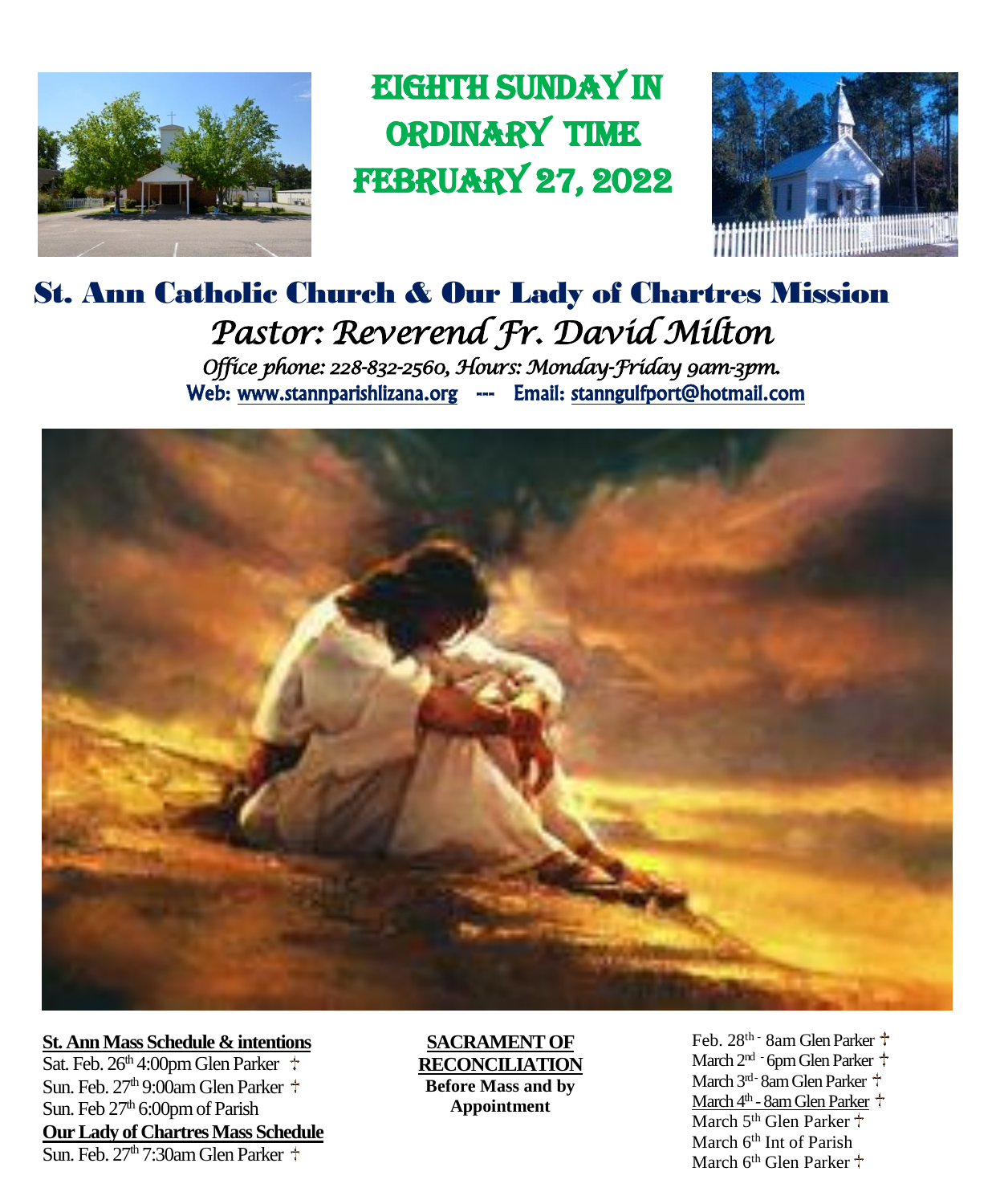### *From Father David's Desk...*

# *Who Are You? Really!*

Like it or not, we often get our sense of who we are from others. Some people either make us feel worthwhile, or they treat us like we have little value. We all want to be accepted, to be part of the crowd, to look like we have made it. This is one reason we fall for so many fads of the day: "Everyone has one. Everyone is doing it." Teenagers aren't the only ones who think like this. It may take a long time before we can move beyond the opinions of others. Many never do.

So, who are you? Really! Are you hiding behind something, some pretense? Are you trying to look like someone you're not? Today's readings remind us, as many have said, "Actions speak louder than words," and as Christ said, "By their fruits you will know them" (Matthew 7:16). What is deepest within us eventually shows itself.

Sirach offers several examples of this. He claims that sometimes the dark side of our personalities comes out when we least expect it. But then there are times when we surprise even ourselves with our own goodness. Luke offers similar examples from both nature and human experience. Try as we might, we cannot completely hide who we truly are. And why should we? The last phrase of today's Gospel is profound: "From the fullness of the heart the mouth speaks" (Luke 6:45). That is where we find who we are. Really!

Sr. Dianne Bergant, CSA

# FOR Reflection

- *\* How honest are you about who you are?*
- \* God accepts you as you really are. Shouldn't that be enough?

## *With Prayers,* **Fr. David**

**ST. ANN STEWARDSHIP: Identifiable (49)** \$1480.00, Loose: \$616.00 - **Total: \$2096.10** Ach: \$

**OLC STEWARDSHIP: Identifiable -** \$255.00, Loose: \$82.00 - **Total**: **\$337.00**

#### **6:00PM MASS Cancellation**:

The 6:00pm Mass will be cancelled starting April  $9<sup>th</sup>$ . Should you have any questions please contact Fr. David

#### **SCHOOL Subsidy:**

Available for Catholic school students who are registered and belong to this parish. Bring the form from the respective school to Fr. David. He will sign it if the requirements are met. Thanks

#### **March - First Friday Adoration:**

There will be Adoration on March  $4<sup>th</sup>$  from 8:30 to Noon. Adoration for the evening, 6:00pm to 7:00pm will be cancelled due to Stations of the Cross. Please join us 8:30am to Noon in our Adoration Chapel.

#### **STATIONS of the Cross:**

Stations of the Cross will begin March  $4<sup>th</sup>$  at 6:00pm in the Church.